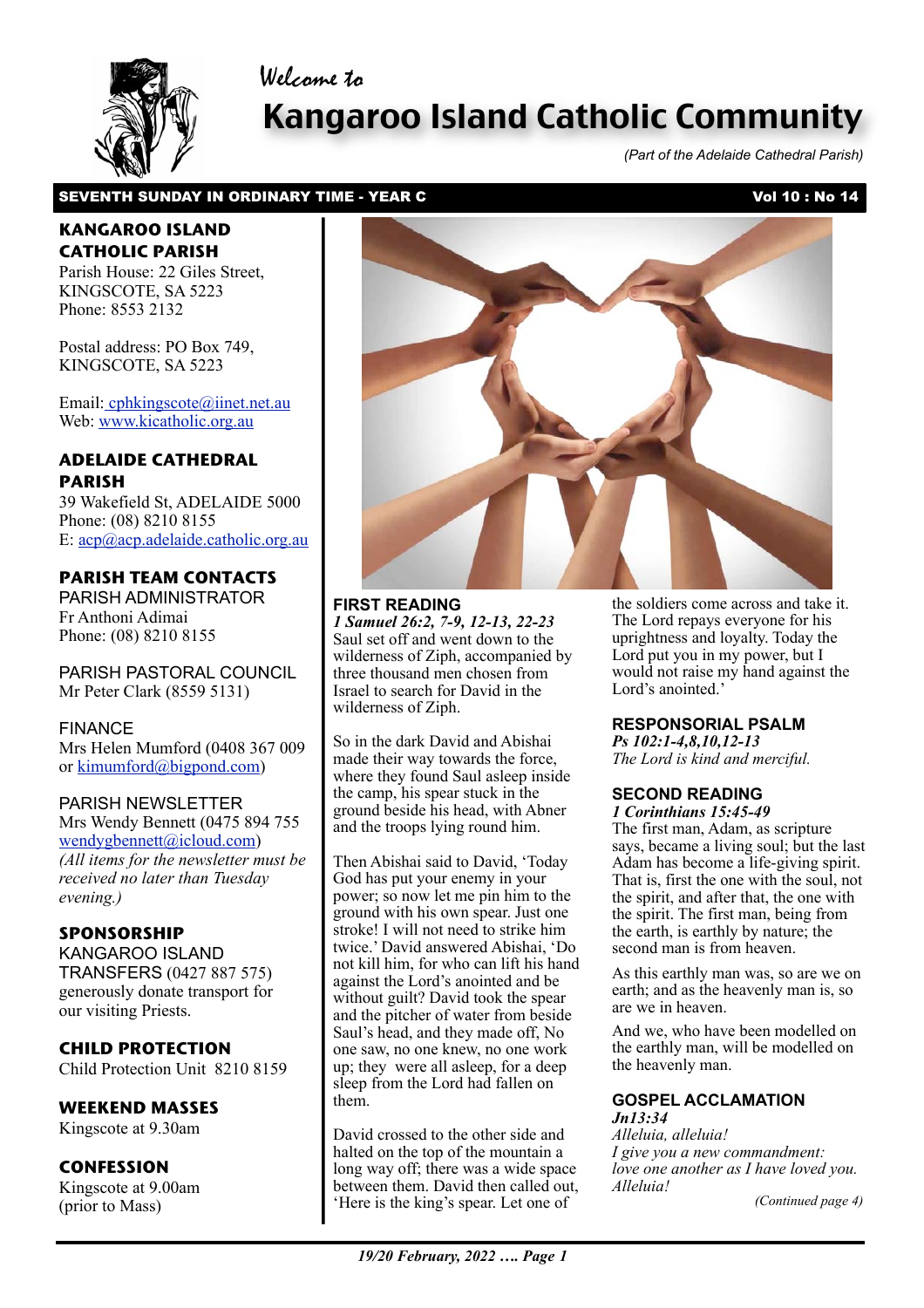

# **Bulletin Board**

#### **PLEASE KEEP THESE PEOPLE IN YOUR PRAYERS**

**Sick:** Bill Roestenburg, Peter Weatherstone, Maureen Slagter, Melanie Howson

**Recently deceased:** John Lavers

**February anniversaries:** Heather Barrett, Joan Marie Berden, Mary Clark, Phillip Deakin, Allice Ellick, Alfred Gray, Bernadette Hehir, Kenneth Howard, Ron King, Jamie Larcombe, Frank May, Tom Meaney, Allan Moray, Pat Pawelski, Horace Riley, Christopher Riley, Bert Willson. And all the faithful departed.

*Please pray for all the faithful departed and may all our sick parishioners, relatives and friends know the healing love of Christ.*

#### <del>੶</del>⋐<del>⋭</del>⋭⊹⋡⋚⋿⋗∙ **PARISH ROSTERS**

| PARISH RUSTERS |                                 |                   |                 |
|----------------|---------------------------------|-------------------|-----------------|
|                | Comm                            |                   | Reader Cleaning |
| 20/2           | A Gibbs                         | P Bennett A Clark |                 |
| 27/2           | S Semler                        | P Clark C Berden  |                 |
|                | Covid Marshal<br>20/2 P Bennett | 27/2              | W Bennett       |

#### **PRIEST ROSTER**

*(Often this roster changes if something unforeseen crops up)* 20/2 Fr My Tran<br>27/2 Fr Anthoni Fr Anthoni

## **PRAYERS FOR HEALING**

Prayers for Healing and Renewal gatherings in the Church - Thursdays at 9.00am

#### **SPECIAL COLLECTION**

A special collection will be taken up this weekend in support of the work undertaken by Birthline Pregnancy Support, Mothers without Medicare & Genesis Pregnancy Support Inc. The Day of the Unborn Child assists us to focus on those people in our families and communities who have experienced any sort of child-bearing loss, whether miscarriage, still-birth, the death of a baby soon after birth, or abortion.

#### **PARISH PASTORAL COUNCIL AND FINANCE COUNCIL**

A combined PPC and PFC meeting will be held with Fr Anthoni after Mass next Sunday (27 February). If you have an item for the agenda, please contact Peter Clark.

#### **BULLETIN**

Wendy Bennett has very kindly agreed to take over the role of co-ordinating the weekly bulletin and commentator sheets for Masses. If you have any items you wish published, or read out in the notices at Mass, please text or email - Wendy (0475 894 755 or [wendygbennett@icloud.com](mailto:wendygbennett@icloud.com) ) Items need to be in by Tuesday evening each week. *Peter Clark*

#### **FROM FR ANTHONI**

On behalf of Kangaroo Island Catholic Parish, I extend a warm welcome to all the families, friends, visitors and holiday makers.



In this Sunday's Gospel Acclamation, Christ gives us a new commandment: "Love one another just as I have loved you." "Love your enemies," he says in the Gospel Reading, "do good to those who hate you, bless those who curse you, pray for those who abuse you."

We see an example of this in the First Reading: David spares King Saul, who, by all human standards, deserved to be killed. After David defeated Goliath, Saul, out of jealousy, twice tried to kill him with a spear; he stationed him in his army so that the Philistines could kill him; he attacked him in his own house; and he put the entire priestly city of Nob to the sword in order to find him.

At the heart of the teachings of Jesus that we hear today are two teachings that are so important in our lives: forgiveness and acceptance of mistreatment. Jesus tells us "love your enemies, do good to those who hate you, bless those who curse you, pray for those who mistreat you." These teachings are so against our modern ways of thinking! Yes, these same teachings would revolutionise our present world if we all live them.

In the year of Mercy, Pope Francis wished that we all be steeped in mercy, so that we can go out to every man and woman, bringing the goodness and tenderness of God. This Gospel assumes that we are part of a community that supports and encourages one another. As we all know, many of our communities,

whether they be churches or countries or cities or families, are badly broken. Because of the brokenness, we can become cynical about the possibility of believing God's Word. Jesus knew that His communities were severely broken and knew that His task was to be an example of charity and love toward all, not just some.

Brokenness within our communities can cause deep insecurity and tempt us to move in the direction of seeking security in things that don't last. Our security will never come from proving ourselves right and someone else wrong. Our security will never come from the amount of power we accumulate or the level of success that we attain. Our security will never come from our possessions or even our popularity. Our security is living the Beatitudes that we reflected on the last weekend.

*Fr Anthoni*



#### Palms Australia *60+ years of Intercultural Partnerships*

Now that restrictions on international travel are starting to ease, Palms Global Mission is redoubling its efforts to respond to overseas communities' requests to assist them through skills exchange. Those considering a Global Mission placement can be advised of the following support:

- The Archdiocese will support the preparation costs of participants at Palms' Orientation Courses and a re-entry weekend on their return from mission placement.
- Catholic Bishops support a Lay Missionary Gratuity Fund that provides a payment of \$2500 for each year one is on this mission.
- Palms negotiations with Catholic schools assures great support and benefits for teachers giving up to two years for this mission. Teachers should talk with Palms about the details.

For more information, visit [www.palms.org.au/current](https://aus01.safelinks.protection.outlook.com/?url=http://www.palms.org.au/current-opportunities/&data=04%7C01%7CMBennier@adelaide.catholic.org.au%7Cf7245266b9eb4e44bec308d9ea9e0198%7Cfe51d108d61d407cbcaaaab5af82a7ac%7C1%7C0%7C637798786612003053%7CUnknown%7CTWFpbGZsb3d8eyJWIjoiMC4wLjAwMDAiLCJQIjoiV2luMzIiLCJBTiI6Ik1haWwiLCJXVCI6Mn0=%7C3000&sdata=cqbqURVshtilgQaRGRpmoZMfZnUi3DBCOjxNPbGqJUg=&reserved=0)[opportunities/](https://aus01.safelinks.protection.outlook.com/?url=http://www.palms.org.au/current-opportunities/&data=04%7C01%7CMBennier@adelaide.catholic.org.au%7Cf7245266b9eb4e44bec308d9ea9e0198%7Cfe51d108d61d407cbcaaaab5af82a7ac%7C1%7C0%7C637798786612003053%7CUnknown%7CTWFpbGZsb3d8eyJWIjoiMC4wLjAwMDAiLCJQIjoiV2luMzIiLCJBTiI6Ik1haWwiLCJXVCI6Mn0=%7C3000&sdata=cqbqURVshtilgQaRGRpmoZMfZnUi3DBCOjxNPbGqJUg=&reserved=0)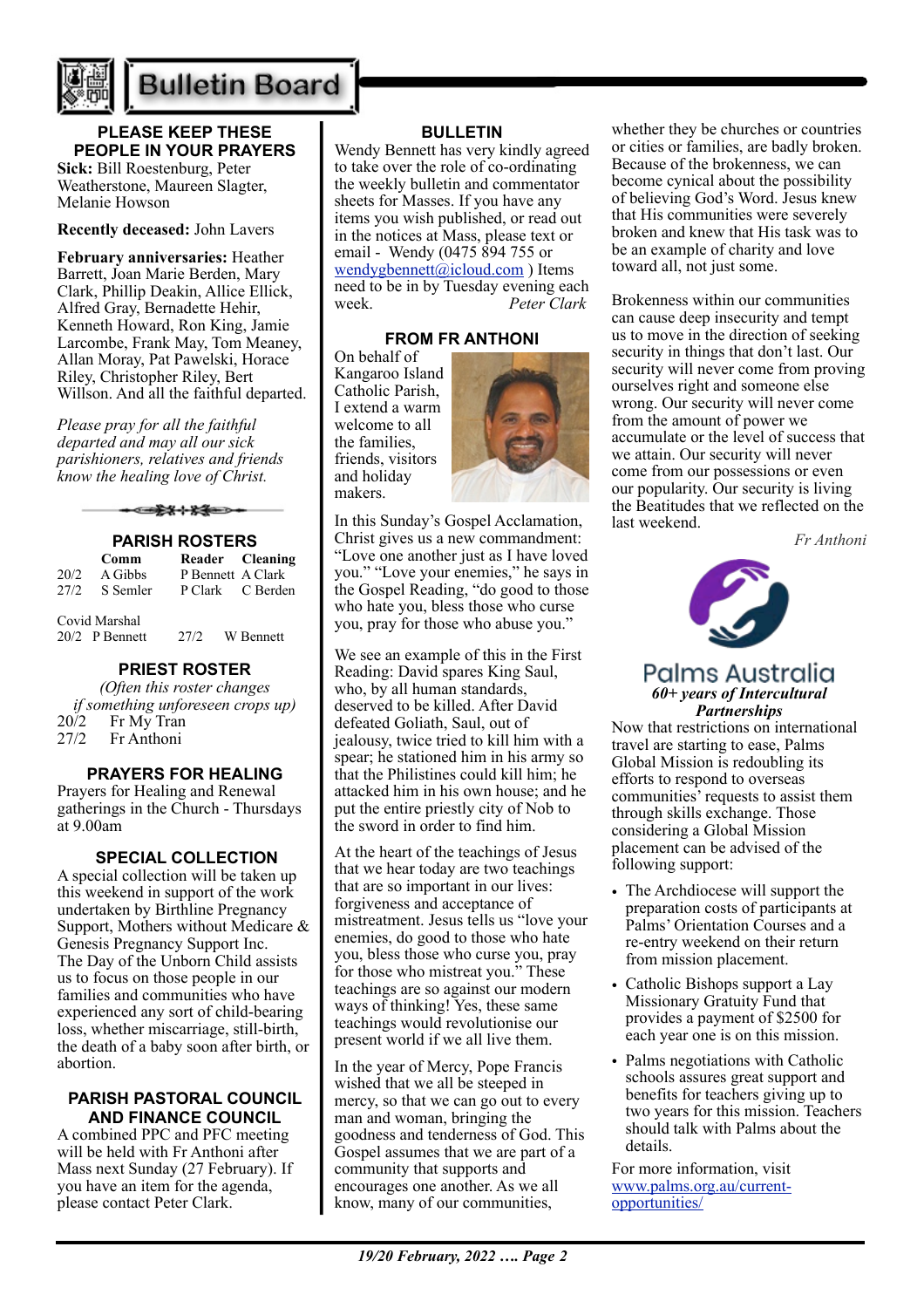#### **SYNOD OF BISHOPS LOCAL CONSULTATION**

Hundreds of groups and individuals across the country have shared their stories about how all members of the Catholic Church can walk together to carry out our mission as Christians. Have you?

The local consultation process for the global Synod on Synodality is open for two more weeks – until Sunday February 27. Join with family, friends, parishioners or participate yourself. Find out more at:

[www.catholic.org.au/synodalchurch](http://www.catholic.org.au/synodalchurch)

#### **JAMBEROO ABBEY ONLINE LENTEN RETREAT** *with Sr Antonia Curtis*

#### *High Horses, Scapegoats & Donkeys*

This retreat takes us into the realm of tears, the tears of compunction that St Benedict talks about in his chapter on Reverence in Prayer (RB 20). It is a calling forth of ourselves to a new and more authentic living; a dive into the deep; a naming of the truth of who we are before God. It is not a fear based compunction that we will enter into, but rather a compunction based on a deep desire to be in oneness with God.

The Retreat begins on the first Sunday of Lent (March 6). There are five conferences - one for each week of Lent. The cost is \$250 (pensioners can apply for a reduced price). More details available on the notice board, or go to: [jamberooabbey.org.au/](http://www.google.com.au/) [retreats/online-retreats](http://www.google.com.au/)

## **HIGHER STANDARDS**

"Be nice to Brenda," the grownups said. Then they left us alone in the yard together. At the age of seven, the idea of being nice to Brenda was nauseating to me. Brenda was the antithesis of the girl I was. She never got dirty. She wore pink ankle socks. She had naturally curly hair that never mussed and an annoying little yappy dog. No matter what sort of play I suggested, she always backed off in horror saying, "I can't do that". Brenda was a complete mess.

What Jesus asks us to do goes far beyond being nice to Brenda. We aren't asked to merely tolerate our enemies, to make nice with them under mandatory social situations. We're asked to take them into our hearts, to make room for them in our prayers, to offer them kindness for unkindness. We have to open our minds and change our hearts in regard to them. And the yappy dog too. We



# **Ron Rolheiser column**

*Ronald Rolheiser, a Roman Catholic priest and member of the Missionary Oblates of Mary Immaculate. He is a communitybuilder, lecturer and writer. His books are popular throughout the English-speaking world and his weekly column is carried by more than sixty newspapers worldwide*

▅<del>▛</del>▓⊹<del>▓</del>▅⋺

## **FAITH'S DARKNESS**

Why does God stay hidden? Why doesn't' God reveal himself so concretely and physically that no one could doubt his existence?

I like Karl Rahner's perspective on this. God isn't hidden, he says, we just don't have the eyes to see God because our eyes aren't attuned to that kind of reality.

We struggle with doubt because we can't picture God's existence, imagine God's reality, or feel God's presence in our normal ways. At a certain point, our minds, imaginations, and hearts simply run out of gas, out of room, out of feeling, and leave us dry, unable to nail down the reality of God the way we're used to nailing down most everything else. The reality of God is elusive to our conscious minds and hearts because we can't picture, imagine, or feel God in the usual way we do these things.

Rahner's insight provides a clue: We struggle with faith because the world is not God, and we can't walk around the landscape of spirit in the same way as we stroll around in this world. Why not? Precisely because God and the other world are spirit and we are being invited into a reality whose

love our enemies because the act of loving transforms us and could transform them too. It's the only thing that can. The only acceptable enemy in the reign of God is no enemy at all. *GPBS eNews*

#### **LENT 2022 WITH THE CATHOLIC GUY BRUCE DOWNES** *Be inspired! Be refreshed!*

*Be renewed!*

For 40 days you will receive a short, practical and inspiring video in your inbox every morning to help you make this Lenten journey more powerful and prayerful. This program is FREE and you can sign up here: <https://BruceDownes.org/Lent22> Please call 1300 734 880 for more information.

hugeness is beyond conception, whose silence is beyond language, and whose reality is beyond the physical and all that we can see, touch, taste, smell, and feel in the normal way. God is life, light, love, energy, vastness, and simplicity beyond our categories. God has a different metaphysics.

Thus, it's easy to have doubts about God's existence, and not just if we are young and still over-enthralled by the reality of this world, its stunning beauty, the promises it dangles before us, and its overpowering physical character. In a world where the physical defines everything, it can be difficult to believe in anything else.

But that struggle, ironically, also afflicts those who are mature in faith, in a more painful way in fact. It was Jesus, after all, not some wayward youth who cried out: "My God, my God, why have you forsaken me!"

*You can read, or download, Ron Rolheiser's weekly columns from his website at: www.ronrolheiser.com*

*Try to remember - the greener grass on the other side of the fence may be due to a septic tank issue.*